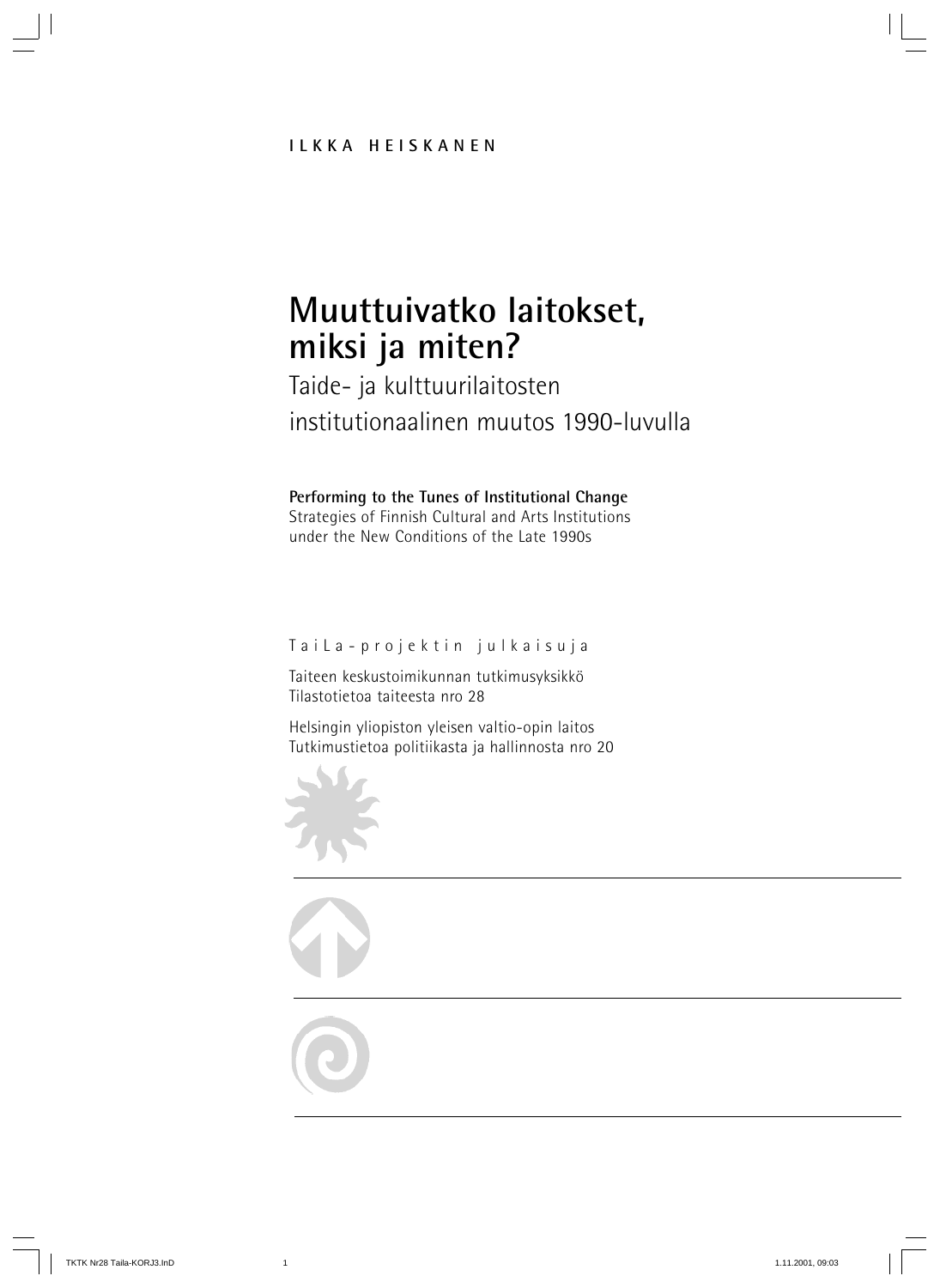Facts about the Arts **ACTA POLITICA** Arts Council of Finland University of Helsinki Helsinki 2001 **Publication no 20** 

Publication no 28 Department of Political Science

Ilkka Heiskanen

## PERFORMING TO THE TUNES OF INSTITUTIONAL CHANGE. Strategies of Finnish cultural and arts institutions under the new conditions of the late 1990s

## English Summary

### The project and its objectives

This study reports the main results of a research project which assesses the adaptation of the Finnish cultural and arts institutions to the new conditions of the late 1990s. Project TaiLa (Finnish abbreviation for "arts institutions") began as an exercise in compiling more systematic statistics and data on the expenditure and activities of cultural and arts institutions (theatres, orchestras and museums) in Finland. It soon became evident that this exercise alone, without appropriate conceptualisation, would be futile. Conditions for the institutions had changed so radically during the late 1980s and early 1990s that financing and expenditure time series and indicators measuring the institutions' activities would be biased if the transformed conditions were not taken into account.

These new conditions emerged during the late 1980s and early 1990s due to new orientations of national fiscal and economic policy and the reorganisation of the Finnish public sector. The deep recession of 1991–1993 precipitated their formation. Although project TaiLa focuses mainly on the strategies of cultural and arts institutions, it also indirectly assesses the successes and failures of Finnish cultural policies – more broadly, "cultural governance" – in maintaining the viability of the comprehensive and heavily subsidised national, regional and local networks of institutions<sup>1</sup>.

<sup>&</sup>lt;sup>1</sup> "Cultural governance" is defined in the study as the joint control and guidance of artistic and cultural development by public and private profit or non-profit oriented stakeholders. In respect to the term "joint", a distinction is made between actual conscious cooperation and "joint structures" which oblige stakeholders to cooperate.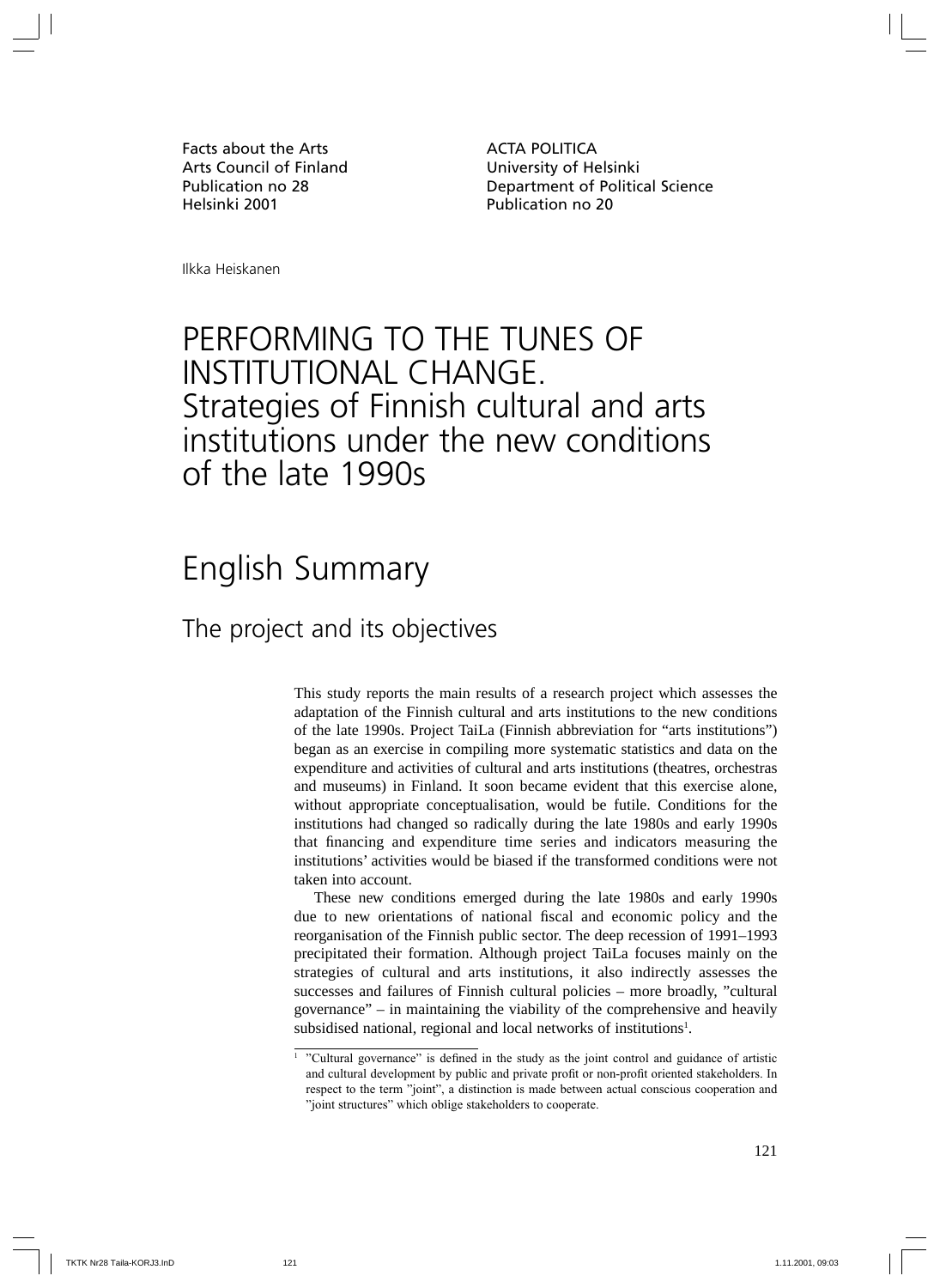In order to deal with these broader issues, the project developed a conceptual frame of reference based on new institutional theory, as presented for example by Paul DiMaggio and Richard W. Scott<sup>2</sup>. The project's first report developed a more solid methodology for compiling and analysing data on cultural expenditure<sup>3</sup>. The present report applies the conceptual frame of reference to the analysis of the transformation of the Finnish system of cultural and arts institutions, and a third publication will assess the role of the new information technologies in this transformation<sup>4</sup>.

### Most apparent changes: Financing

How radical were the changes experienced by Finnish cultural and arts institutions during the 1980s and 1990s? The following figures give some indications of the extent of the changes in financial terms.

In 1992, total public (central government and municipal) expenditure on the arts and culture was about FIM 3.5 billion<sup>5</sup>. The state's share of this total was 52.3 per cent. The new system of statutory subsidies, introduced in 1993, temporarily increased state financing, but this was offset by the municipalities' considerably lowered contribution<sup>6</sup>. Thus total public expenditure fell below FIM 3 billion, and the municipal sector had to resume its role as the main (over 50 per cent) financier.

Public expenditure on the arts and culture stabilised at FIM 3.2 billion by 1997, while the costs of maintaining cultural and arts institutions (theatres, orchestras, museums and public libraries) grew steadily. In 1997, joint central government-municipal statutory subsidies to the institutions comprised 62 per cent of the total FIM 3.2 billion and all institutional subsidies (including

<sup>2</sup> cf. e.g. DiMaggio, Paul, Introduction, in DiMaggio, Paul & Powell, Walter W. (eds.) *The New Institutionalism in Organizational Analysis*, University of Chicago Press, 1991; Scott, Richard W., *Institutions and Organisations*, Sage Publications, Thousand Oaks, 1995.

<sup>&</sup>lt;sup>3</sup> The methodology, based on the work of the public financing and expenditure Task Force of the EU Leadership Group on Cultural Statistics, emphasised the need to follow up the financial flow from the financers to the end users, especially to the level of cultural and arts institutions. The methodology and time series data on Finnish expenditure on the arts and culture are presented in Ilkka Heiskanen's, *Public Financing of the Arts and Culture*: Statistics and Reality. Methodological Issues and Identification of the 1990s Turning Points that Reshaped the Conditions of Cultural and Art Institutions (originally in Finnish, to be

published in English in 2001). 4 *New Technologies, New Media – New Culture?* Finnish Cultural and Art Institutions on the Road to the Information Society (manuscript), forthcoming.<br><sup>5</sup> These figures pertain to the narrowly defined cultural policy domain excluding adult

education and secondary and higher education in the arts and the system of scientific and university libraries. The financing by regional bodies (arts councils and regional councils) is insignificant.<br>This new "formula-based" subsidy system provided automatic annual state aid to profes-

sional museums, theatres and orchestras for their labour costs in terms of full-time equivalent (FTE) of manpower years. The costs are shared between the central government and municipal governments in a ratio of 1:2, with the final decision on the institutions to be included in the system lying with the central government and the decisions on the actual allocation of the subsidy with the municipality.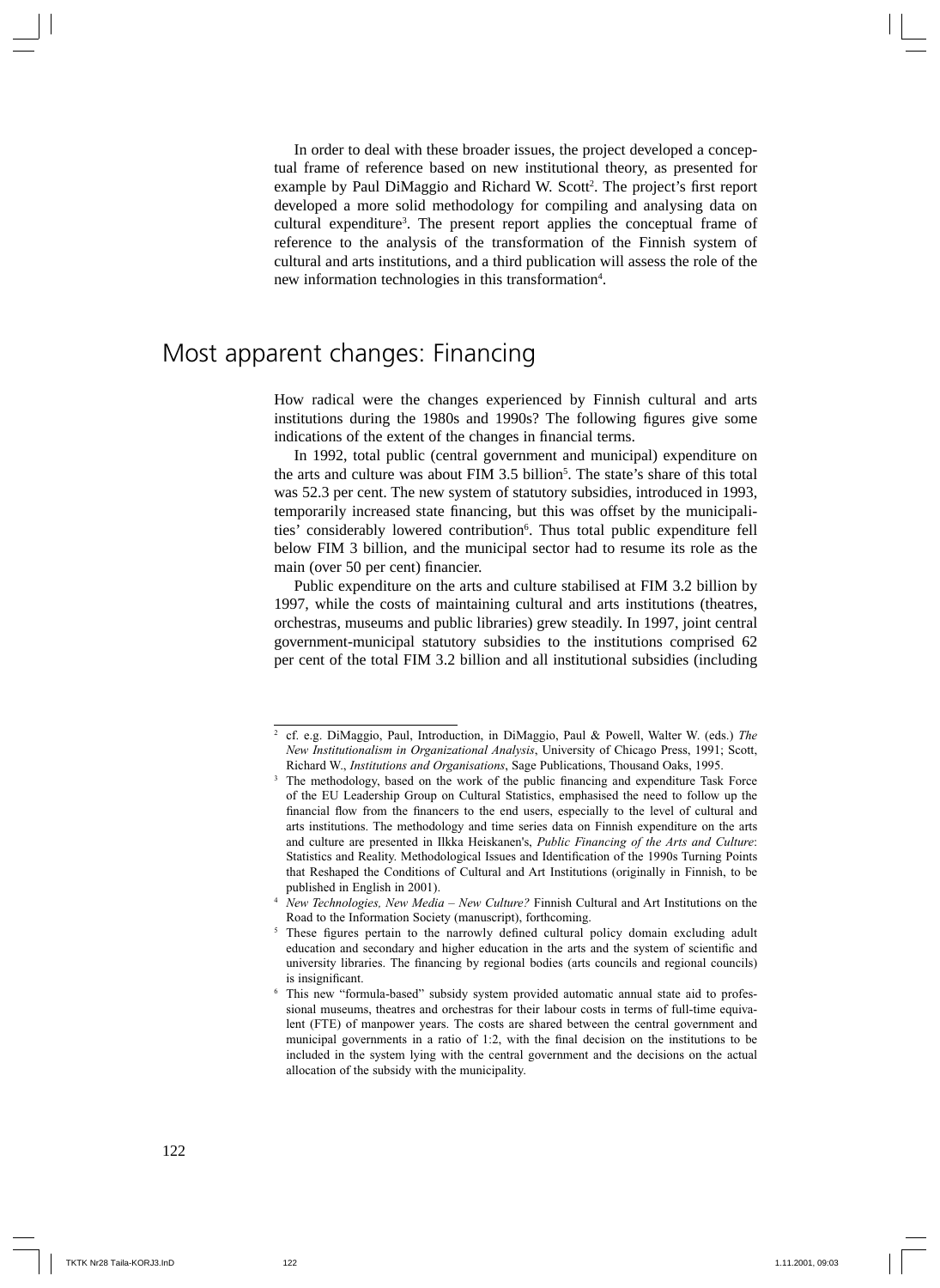aid to the National Theatre and the National Opera, various national cultural institutions and municipal cultural activities) comprised about 88 per cent. Thus the share of direct central government and municipal aid to the remaining arts, artists, cultural and art associations and projects, the cinema, festivals and other events was only about 12 per cent of total public expenditure.

All in all, developments in the late 1990s led to a situation where the joint central government-municipalities subsidy system began to malfunction. Total public financing stagnated, and the municipalities resented the fact that they had to bear the main financing burden and so began putting pressure on the institutions. Consequently, the institutions had to start to covering the increased costs, especially the escalating operating costs, with their own earned income or with contributions from the private sector. From 1994 to 1997 the share of theatres', orchestras' and museums' own revenues used to cover rising costs rose from 18 per cent to 20 per cent. Yet, with public subsidies covering some 80 per cent of their expenditure, we can still speak about "massive" public support<sup>7</sup>.

In order to understand how radical and "transformative" these changes were, the present study goes behind the finances to explore them more deeply. The focus is on overall institutional change, especially on changes in the requirements imposed by public policy makers and other stakeholders, and the strategies adopted by the institutions in response to these changes. The second line of analysis explores the institutions' utilisation of the opportunities opened by the "commercialisation of culture" and the new information technologies.

### Conceptualisation of institutional change and strategies

The conceptual part of the study aims at clarifying the nature of institutional change and identifying the options it might present to the actors involved. A distinction is made between external factors and internal institutional factors that shape the operating conditions for the actors, who in this case are the cultural and arts institutions. The external factors include economic, political and administrative shocks and longer-term development trends; the institutional factors cover changes in the relative importance of the basic pillars of institutionalisation, that is, in regulation, normative order and cognition. The options of the institutions are analysed in term of Oliver's classification of strategies: passive strategies (acquiescence, compromising, and avoiding) and active strategies (defying and manipulating)<sup>8</sup>. As a working

 $7$  The 1997 figures cover the professional institutions only, that is, 56 theatres, one opera, 28 orchestras and 145 museums. Although there are numerous non-professional museums and amateur theatres and orchestras, their financing and public support is only a fraction of the FIM 1.2 billion in public subsidies given to the professional institutions. It should be noted

that the public expenditure on public libraries was in 1997 alone of the same magnitude. 8 Oliver, Christine, Strategic responses to institutional processes, *Academy of Management Review, 16*, 1991, 145-179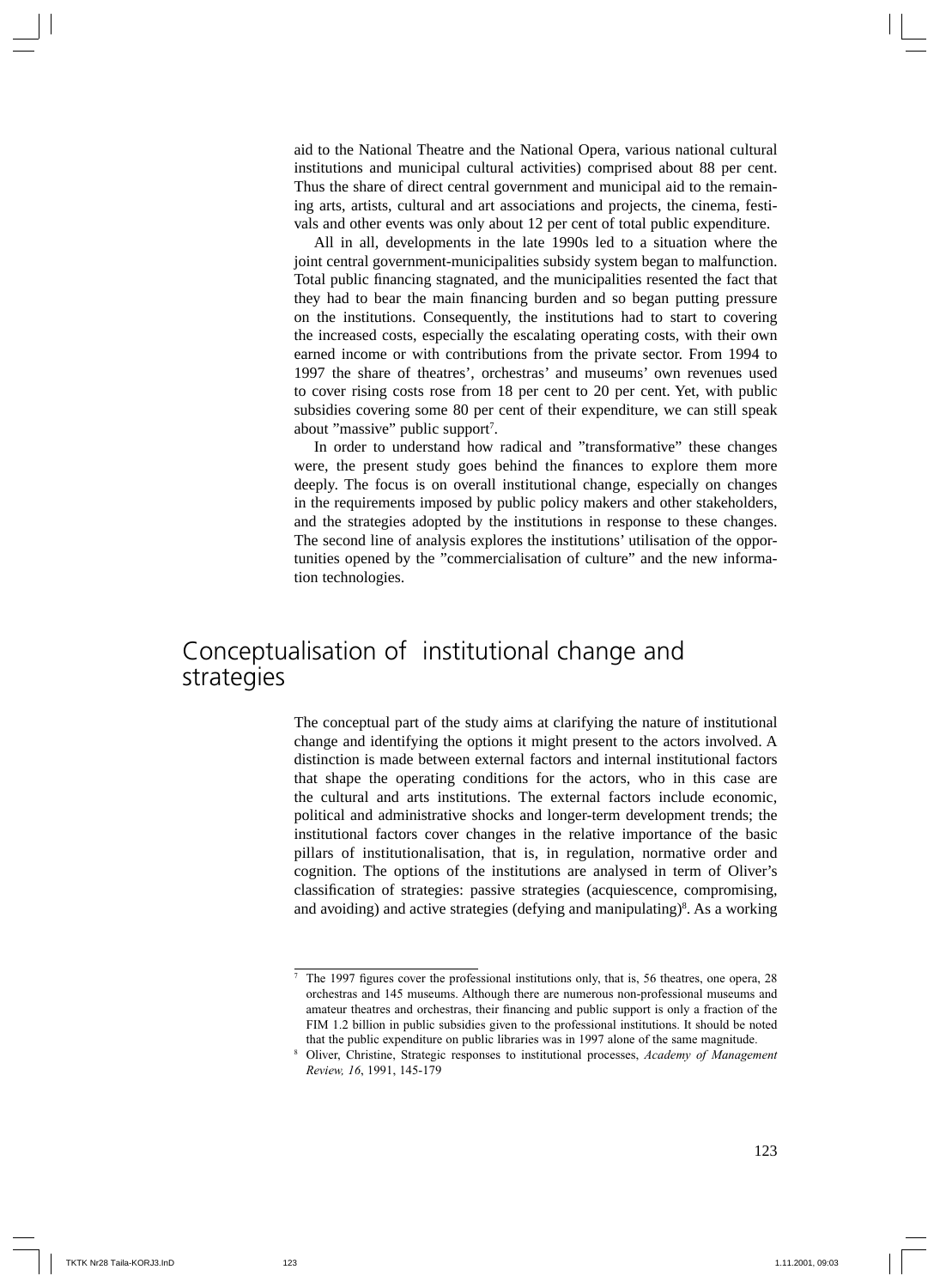hypothesis it was suggested that, in the case of cultural and arts institutions, the main active options open to the "average" actor in coping with the new conditions have been to try either changing their position as recipients of public funding or alter their ownership arrangements and legal status.

In normal circumstances even these two active options are institutionally highly regulated and difficult to realise. However, it is assumed that external factors – especially "shock factors" and longer-term technological change – could also create conditions where new opportunities become available to actors. Responding to these opportunities has presupposed that the actors have sufficient motivation and knowledge, and some initial "free" resources at their disposal.

#### Results of empirical analysis

The study's empirical analysis falls into two parts. The first part analyses the external and institutional factors that in the 1990s created new operating conditions for Finnish cultural and arts institutions. The analysis covers changes in public support, balance of power in governance, regional development, audience relations, training and labour markets. Special attention is paid to the changing role of public financing and control within the system of cultural governance. In this respect the tension between the doctrines of New Public Management and the emerging flexible non-hierarchical structures of the new information society is identified as a pivotal factor for present and future development.

The second part of the empirical analysis reports the results of an Internet questionnaire of thirty Finnish cultural and arts institutions. The sample included eleven theatres, five orchestras and fourteen museums (historical and art). Seven of the institutions were national, three museums had been assigned special national functions and the rest were local or municipal. The respondents were chief executives, top-level managers or (in the case of some municipally owned institutions) municipal administrators. Table 1 provides background information on the sample.

The Internet study mainly explored the executives'/managers' perception of their institutions/operating conditions during and after the 1991–1993 recession. In-depth interviews, annual reports, financial statements, and finance and activity statistics were used to complement the data obtained by the questionnaire.

The strategies used by the institutions in adapting to the new conditions were analysed first in terms of "business success" – how well through the 1994–1997 period were the institutions able to fulfil the new expectations and enhance their own revenues from sources other than public subsidies (eg. box office income). In Table 1 (first column) the institutions are ranked into seven groups according to their degree of success. The different cost structures of the institutions were standardised by measuring their success in terms of deviation from the relevant group average (national institutions, municipal theatres, municipal museums, etc; see table footnote).

Although the institutions in the first group (Group  $\Gamma$ ) were the most successful in terms of their revenue ratios (15-65 per cent higher than the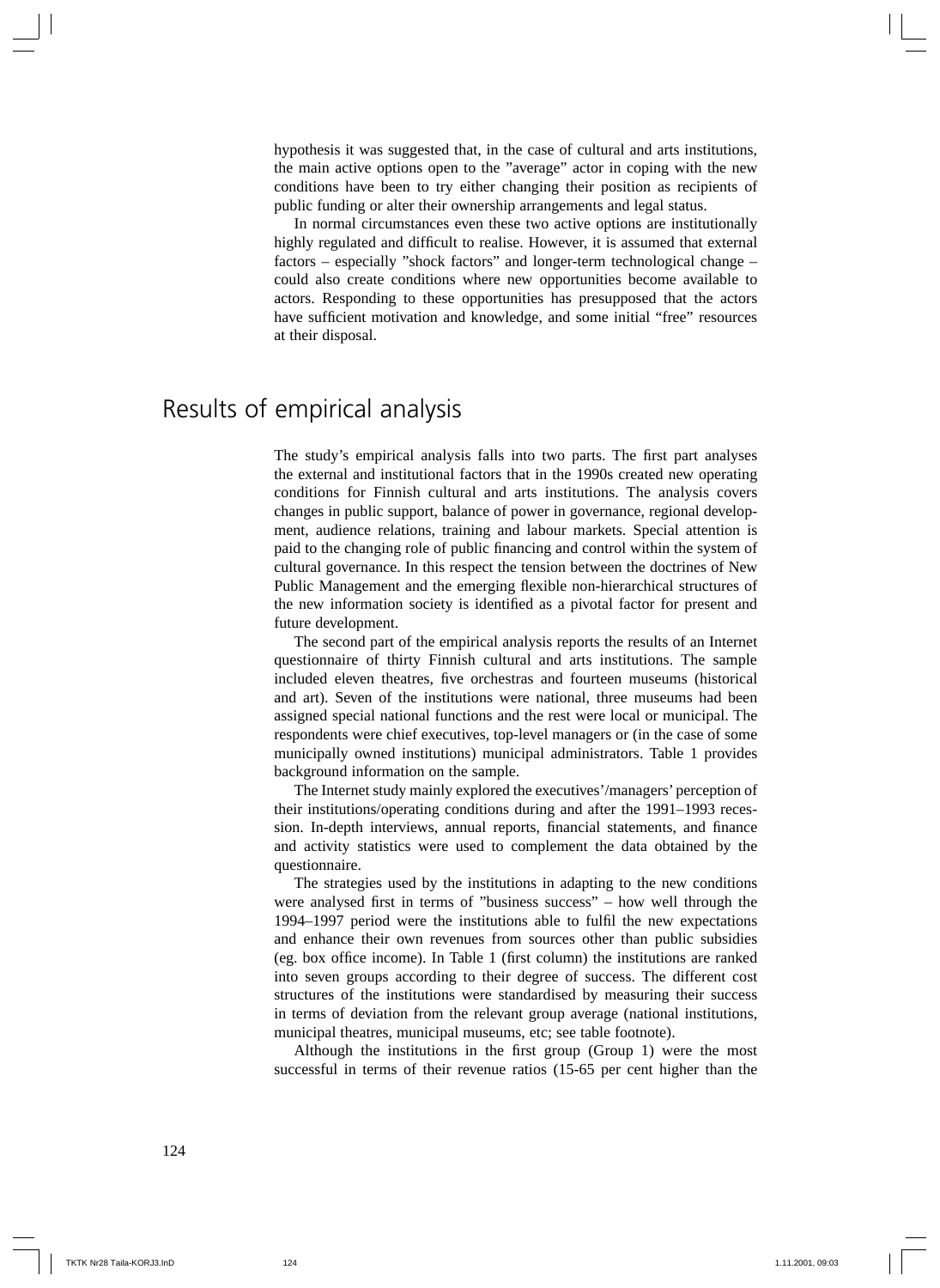| "Business success"*                                                                               | location<br>Regional                                         | Size*        | mode of operations<br>Legal status/                    | Public financing                                                            | executive functions<br>External control of                                |
|---------------------------------------------------------------------------------------------------|--------------------------------------------------------------|--------------|--------------------------------------------------------|-----------------------------------------------------------------------------|---------------------------------------------------------------------------|
| "forced to succeed" (4):<br>Group 1. Institutions                                                 |                                                              |              |                                                        |                                                                             |                                                                           |
| Historical museum and museum<br>for modern art                                                    | metropolitan centre<br>with universities<br>Regional         | Small        | Foundation                                             | Through statutory subsidy<br>system, no municipal<br>vpisdy                 | None                                                                      |
| National special (one-sector)<br>museum                                                           | metropolitan region<br>Helsinki                              | Mini         | Foundation                                             | Through statutory subsidy<br>system, with a bonus for<br>national functions | None                                                                      |
| National special (one-sector)<br>museum                                                           | A lesser city centre<br>metropolitan region<br>near Helsinki | Mini         | Part of municipal<br>administration                    | Through statutory subsidy<br>system, with a bonus<br>for national functions | Controlled by municipal<br>cultural administration<br>decision-making and |
| metropolitan region<br>Theatre                                                                    | Helsinki                                                     | iai<br>Mini  | Association                                            | Through statutory subsidy<br>system, less than average<br>municipal support | None                                                                      |
| Group 2. Successful<br>institutions (6):                                                          |                                                              |              |                                                        |                                                                             |                                                                           |
| museum, some special museums<br>regional historical museum, art<br>Cluster of museums: historical | metropolitan centre<br>university<br>without a<br>Regional   | Major        | Part of municipal<br>administration                    | Through statutory<br>subsidy system                                         | Controlled by municipal<br>cultural administration<br>decision-making and |
| Art museum/regional art museum                                                                    | metropolitan centre<br>with universities<br>Regional         | <u>Viini</u> | Foundation                                             | Through statutory subsidy<br>system, less than average<br>municipal support | None                                                                      |
| Theatre                                                                                           | metropolitan region<br>Helsinki                              | Small        | Association                                            | Through statutory<br>subsidy system                                         | None                                                                      |
| Orchestra                                                                                         | metropolitan centre<br>university<br>without a<br>Regional   | Major        | Part of municipal<br>administration                    | Through statutory<br>subsidy system                                         | Controlled by municipal<br>cultural administration<br>decision-making and |
| Theatre                                                                                           | metropolitan centre<br>with universities<br>Regional         | Major        | A joint stock company,<br>owned by the<br>municipality | Through statutory<br>subsidy system                                         | Controlled by municipal<br>cultural administration<br>decision-making and |
| Theatre                                                                                           | Regional centre with<br>a major university                   | Major        | Foundation                                             | Through statutory subsidy<br>system with a bonus for<br>national functions  | None                                                                      |

Table 1. "Business success" (1994-1997) in a sample (N=31) of Finnish cultural and arts institutions **Table 1. "Business success" (1994–1997) in a sample (N=31) of Finnish cultural and arts institutions**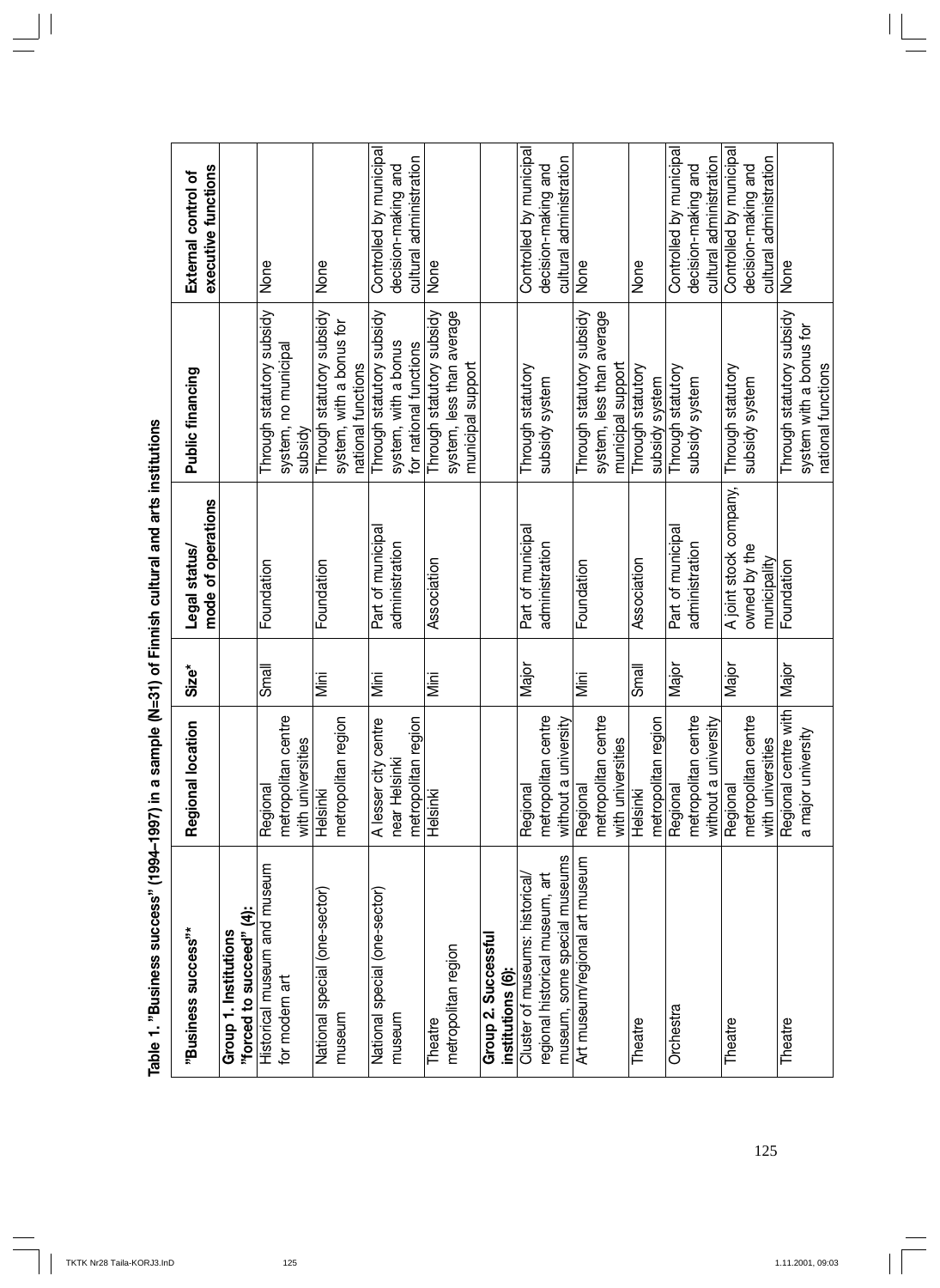| 126 | "Business success"*                                                                    | location<br>Regional                                       | Size <sup>*</sup> | mode of operations<br>Legal status/ | Public financing                                                            | executive functions<br>External control of                                                       |
|-----|----------------------------------------------------------------------------------------|------------------------------------------------------------|-------------------|-------------------------------------|-----------------------------------------------------------------------------|--------------------------------------------------------------------------------------------------|
|     | in municipal service system (5):<br>Group 3. Institutions integrated                   |                                                            |                   |                                     |                                                                             |                                                                                                  |
|     | Cluster of local and regional<br>historical and art museums                            | metropolitan centre<br>with universities<br>Regional       | Бä                | Part of municipal<br>administration | system, more than average<br>Through statutory subsidy<br>municipal subsidy | Controlled by municipal<br>cultural administration<br>decision-making and                        |
|     | Orchestra                                                                              | Regional centre with<br>a major university                 | Small             | Part of municipal<br>administration | Through statutory<br>subsidy system                                         | Controlled by municipal<br>cultural administration<br>decision-making and                        |
|     | Orchestra                                                                              | centre with<br>a major university<br>Regional              | Major             | Part of municipal<br>administration | Through statutory<br>subsidy system                                         | Controlled by municipal<br>cultural administration<br>decision-making and                        |
|     | Theatre                                                                                | university<br>Regional centre<br>without a                 | Small             | Foundation                          | Through statutory<br>subsidy system                                         | ω<br>accounting system as<br>part of the "municipal<br>Within the municipal<br>business concern" |
|     | Theatre                                                                                | metropolitan centre<br>university<br>without a<br>Regional | Big               | Part of municipal<br>administration | Through statutory<br>subsidy system                                         | Controlled by municipal<br>cultural administration<br>decision-making and                        |
|     | unfavourable conditions (5):<br>operating under chronically<br>Group 4. Underachievers |                                                            |                   |                                     |                                                                             |                                                                                                  |
|     | Theatre/regional theatre                                                               | Regional centre with<br>a small university                 | Major             | Association                         | Through statutory<br>subsidy system                                         | ω<br>accounting system as<br>part of the "municipal<br>Within the municipal<br>business concern" |
|     | Cluster of local and regional<br>historical and art museums                            | Regional centre with<br>a small university                 | Small             | Part of municipal<br>administration | Through statutory<br>subsidy system                                         | Controlled by municipal<br>cultural administration<br>decision-making and                        |
|     | Historical museum/<br>regional museum                                                  | university<br>Regional centre<br>without a                 | Mini              | Part of municipal<br>administration | Through statutory<br>subsidy system                                         | Controlled by municipal<br>cultural administration<br>decision-making and                        |
|     | Cluster of local historical, art<br>and specialised museums                            | university<br>Regional centre<br>without a                 | Small             | Part of municipal<br>administration | Through statutory<br>subsidy system                                         | Controlled by municipal<br>cultural administration<br>decision-making and                        |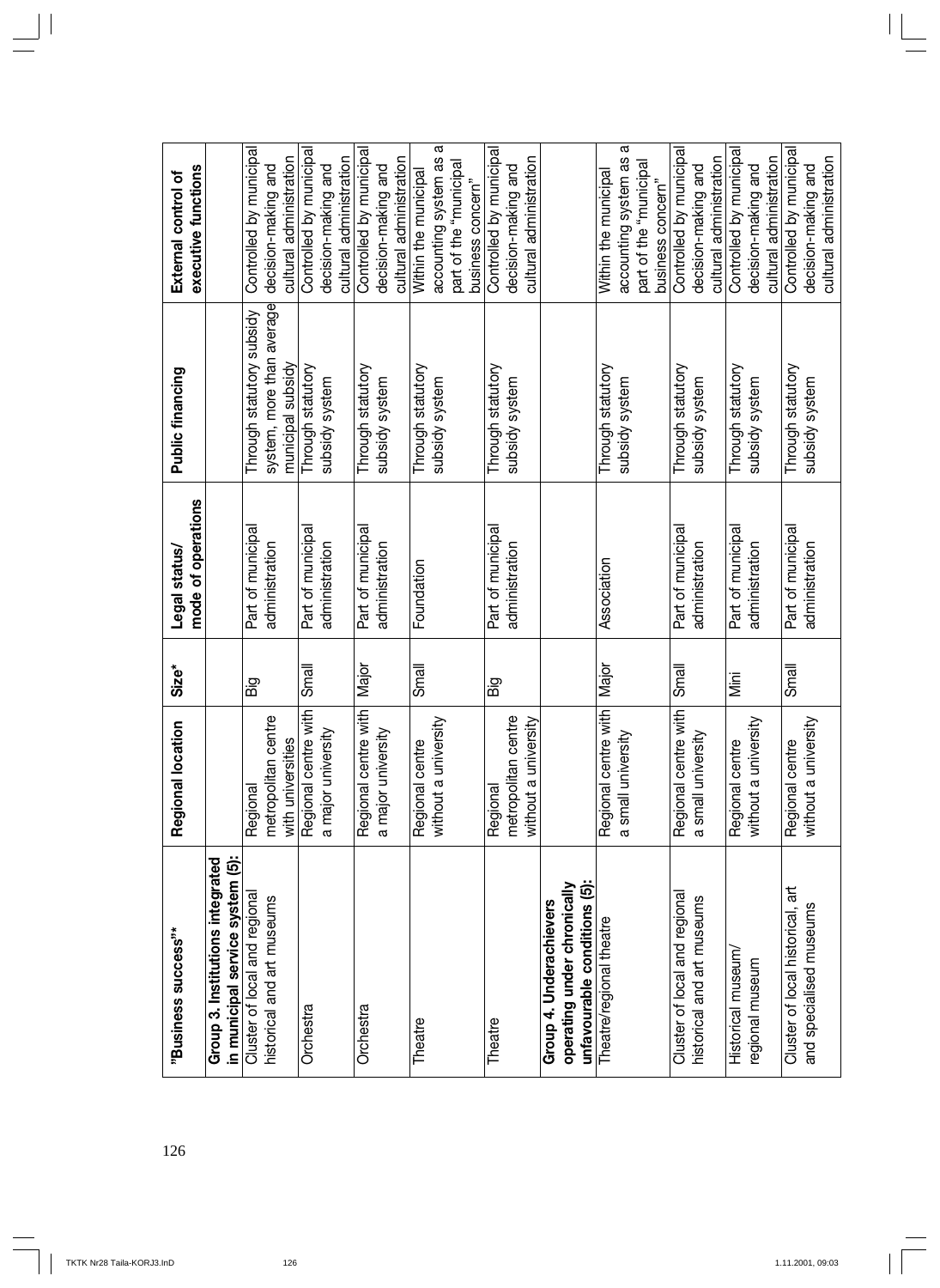| "Business success"*                                                                | location<br>Regional                       | Size* | mode of operations<br>Legal status/ | <b>Public financing</b>                          | executive functions<br>External control of          |
|------------------------------------------------------------------------------------|--------------------------------------------|-------|-------------------------------------|--------------------------------------------------|-----------------------------------------------------|
| Historical museum,                                                                 | <b>centre</b><br>Regional                  | Small | Part of municipa                    | Through statutory                                | Controlled by municipal                             |
| regional museum                                                                    | university<br>without a                    |       | administration                      | subsidy system                                   | decision-making and                                 |
|                                                                                    |                                            |       |                                     |                                                  | cultural administration                             |
| ම<br>Group 5. Underachievers<br>unfavourable conditions<br>because of incidentally |                                            |       |                                     |                                                  |                                                     |
| Theatre                                                                            | university<br>Regional centre<br>without a | Small | Association                         | Through statutory<br>subsidy system              | ω<br>accounting system as<br>Within the municipal   |
|                                                                                    |                                            |       |                                     |                                                  | part of the "municipal<br>business concern"         |
| Theatre                                                                            | Helsinki                                   | Small | Foundation                          | Through statutory subsidy                        | Within the municipal                                |
|                                                                                    | metropolitan region                        |       |                                     | average municipal subsidy<br>system, higher than | ω<br>accounting system as<br>part of the "municipal |
|                                                                                    |                                            |       |                                     |                                                  | business concern"                                   |
| National special (one-sector)                                                      | Helsinki                                   | Small | Foundation                          | Through statutory subsidy                        | Representatives of the                              |
| museum                                                                             | metropolitan region                        |       |                                     | system, a bonus for                              | public financiers on the                            |
|                                                                                    |                                            |       |                                     | national functions                               | supervising board                                   |
| Group 6. Structurally                                                              |                                            |       |                                     |                                                  |                                                     |
| constrained underachievers (4):                                                    |                                            |       |                                     |                                                  |                                                     |
| Orchestra                                                                          | Helsinki                                   | Бig   | Located in a depart-                | Financed by a government                         | Controlled by the media                             |
|                                                                                    | metropolitan region                        |       | ment of a government                | media company                                    | company's executive                                 |
|                                                                                    |                                            |       | media company                       |                                                  | and supervising bodies                              |
| Historical museum/                                                                 | Helsinki                                   | Бig   | Part of municipal                   | Through statutory subsidy                        | Controlled by municipal                             |
| regional museum                                                                    | an region<br>metropolit                    |       | administration                      | average municipal subsidy<br>system, higher than | cultural administration<br>decision-making and      |
| Opera                                                                              | Helsinki                                   | Mega  | Foundation                          | Massive contractual state                        | The public financiers'                              |
|                                                                                    | metropolitan region                        |       |                                     | subsidy, some municipal                          | majority control on the                             |
|                                                                                    |                                            |       |                                     | subsidies                                        | supervising board; a                                |
|                                                                                    |                                            |       |                                     |                                                  | strong representation                               |
|                                                                                    |                                            |       |                                     |                                                  | on the executive board                              |
| Theatre                                                                            | Regional metro-                            | Major | Part of municipal                   | Through statutory                                | Controlled by municipal                             |
|                                                                                    | politan centre with<br>a major university  |       | administration                      | subsidy system                                   | cultural administration<br>decision-making and      |
|                                                                                    |                                            |       |                                     |                                                  |                                                     |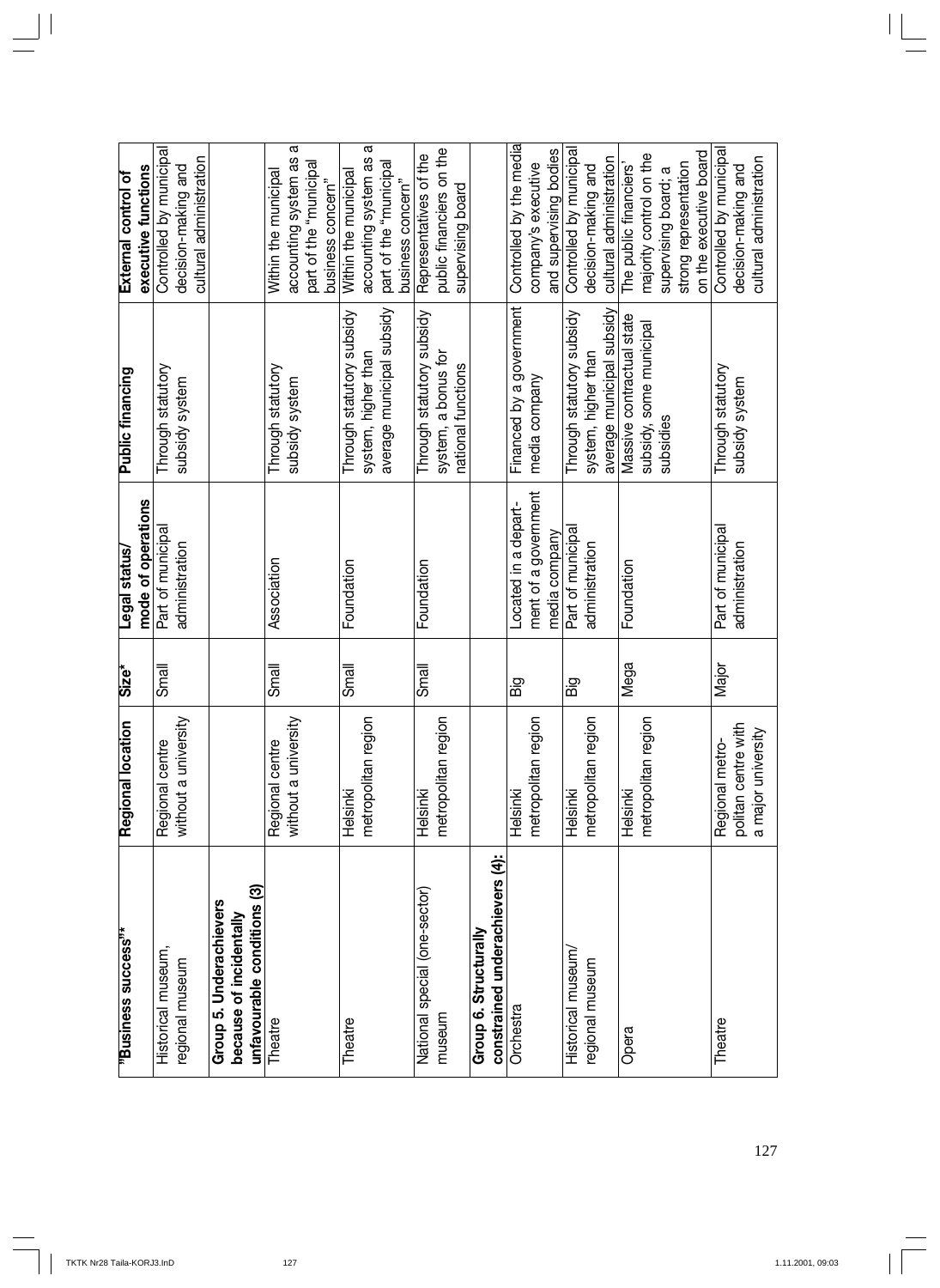| "Business success"*             | location<br>Regional | Size*     | Legal status/       | <b>Public financing</b>    | External control of   |
|---------------------------------|----------------------|-----------|---------------------|----------------------------|-----------------------|
|                                 |                      |           | mode of operations  |                            | executive functions   |
| Group 7. Central established    |                      |           |                     |                            |                       |
| national institutions (4):      |                      |           |                     |                            |                       |
| Theatre                         | Helsinki             | Big       | Joint stock company | Contractual state subsidy, | None                  |
|                                 | metropolitan region  |           |                     | minimal municipal subsidy  |                       |
| Theatre                         | Regional             | ig<br>Big | Foundation          | Through statutory subsidy  | <b>None</b>           |
|                                 | metropolitan centre  |           |                     | system with bonus for      |                       |
|                                 | with universities    |           |                     | national functions         |                       |
| Central national museum/cluster | Helsinki             | Big       | Department of       | Part and parcel of central | Controlled by an      |
| of historical museums           | metropolitan region  |           | a public "umbrella" | government budget          | umbrella organisation |
|                                 |                      |           | agency              |                            | (government agency)   |
| Central national gallery:       | Helsinki             | Big       | Three museums       | Part and parcel of central | Controlled by an      |
| an umbrella organisation and    | metropolitan region  |           | administered by     | government budget          | umbrella organisation |
| three national art museums      |                      |           | a government agency |                            | (government agency)   |
|                                 |                      |           |                     |                            |                       |

| FIM, big=more than 25 mill. FIM, and mega more than 150 mill. FIM. For each institutional group (national institutions, municipal museums, etc.) the<br>* Size classification according to "turnover" (own revenues plus public support): mini=less than 5 mill. FIM, small=5-10 mill. FIM, major=11-24 mill. |
|---------------------------------------------------------------------------------------------------------------------------------------------------------------------------------------------------------------------------------------------------------------------------------------------------------------|
| ratio of average own revenues to average turnover was calculated and the "business success" of a given institution was measured as the deviation<br>of its own revenue/turnover ratio from that of the group.                                                                                                 |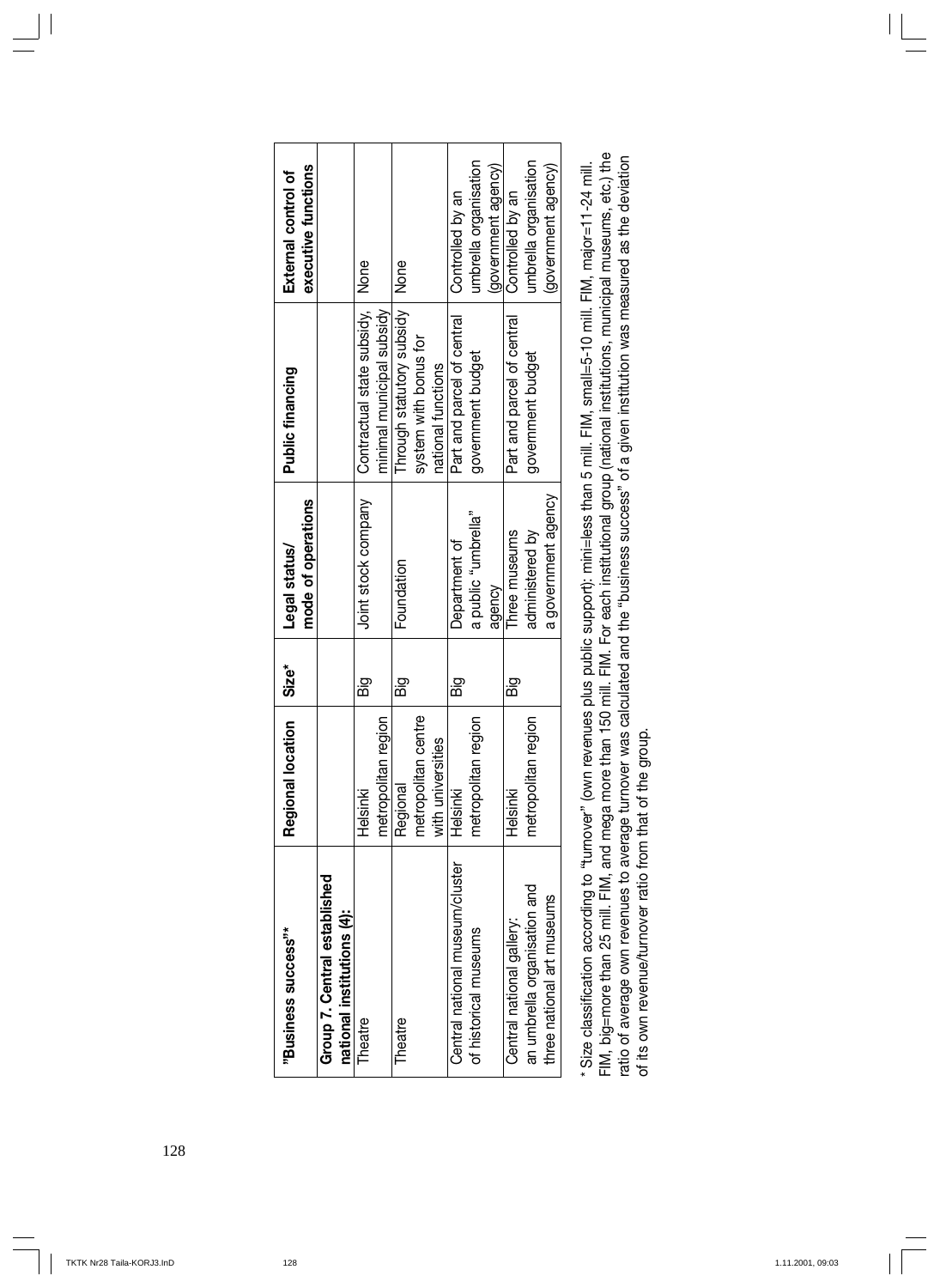group averages), this success is only apparent. These institutions were either forced to earn own income, because they were not yet fully covered by the statutory system of public support, or their operating deficits were covered by funds from the supporting foundation without reporting these additional funds in bookkeeping and financial statements. Yet they can be considered, in Oliver's terms, "active adapters" to the new conditions.

Only the eleven institutions of the second and third group of the table can be considered "truly economically successful" from a longer-term perspective – although for different reasons. In terms of Oliver's classification, they also were using active (usually manipulative) strategies of adaptation to new circumstances. In Group 2, with their own revenue ratios 6-14 per cent higher than the corresponding group averages, the institutions, although certainly dependent on public subsidies, still had sufficient independent means and stable earned income to compensate for post-recession fluctuations and the actual decline of public subsidies. In this group even the institutions that were "owned" by a municipality and were part of its administration had managed to maintain independence with respect to programming and operating costs.

The institutions in Group 3 were in turn successful in terms of being well-integrated in the municipal administration of a major city. Being part of a city administration guaranteed them stable and sufficient public support, providing they effectively carried out their assigned service functions. The expected effectiveness included revenue enhancement. This is reflected by the fact that their own revenue ratios are equal to or somewhat higher than the corresponding group averages.

The next two groups of institutions were underachievers, with own revenue ratios 6-15 per cent below the corresponding group averages. Underachievement was either due to chronic environmental conditions (Group 4) or to incidental circumstances (Group 5). In the former case the institutions operated in economically and demographically declining areas; in the latter case they had faced a crisis because of the "mismatch" of operating strategies and changing conditions.

The sixth and seventh groups consist of large and/or complex national or municipal institutions operating in metropolitan areas. In Group 6 the income ratios are distinctly below the group averages, in Group 7 they approximate to the average. However, in the case of these thirteen institutions, revenue ratio was not the main issue. These institutions demanded in absolute terms massive annual public support and large-scale capital investments from the financiers who in turn pressed for more supervisory control. Thus, these institutions are the exact opposite of the "truly successful" institutions (Group 2), which were of small or moderate size and could depend on their own revenues to initiate projects and activities.

All in all, about half of the institutions could be considered "active adaptors" to some degree. Yet most of the institutions (about 80 per cent) accepted their new institutional conditions and approved of the manner in which the public support system functioned. Acquiescence, rather than initiative and defiance, characterised the general orientation of these institutions.

The institutions were also asked how well they had succeeded in overcoming the economic recession and its aftermath. The successful institutions (in Groups 2 and 3) assigned no greater importance to the recession; some even considered it a very successful period from both the artistic and economic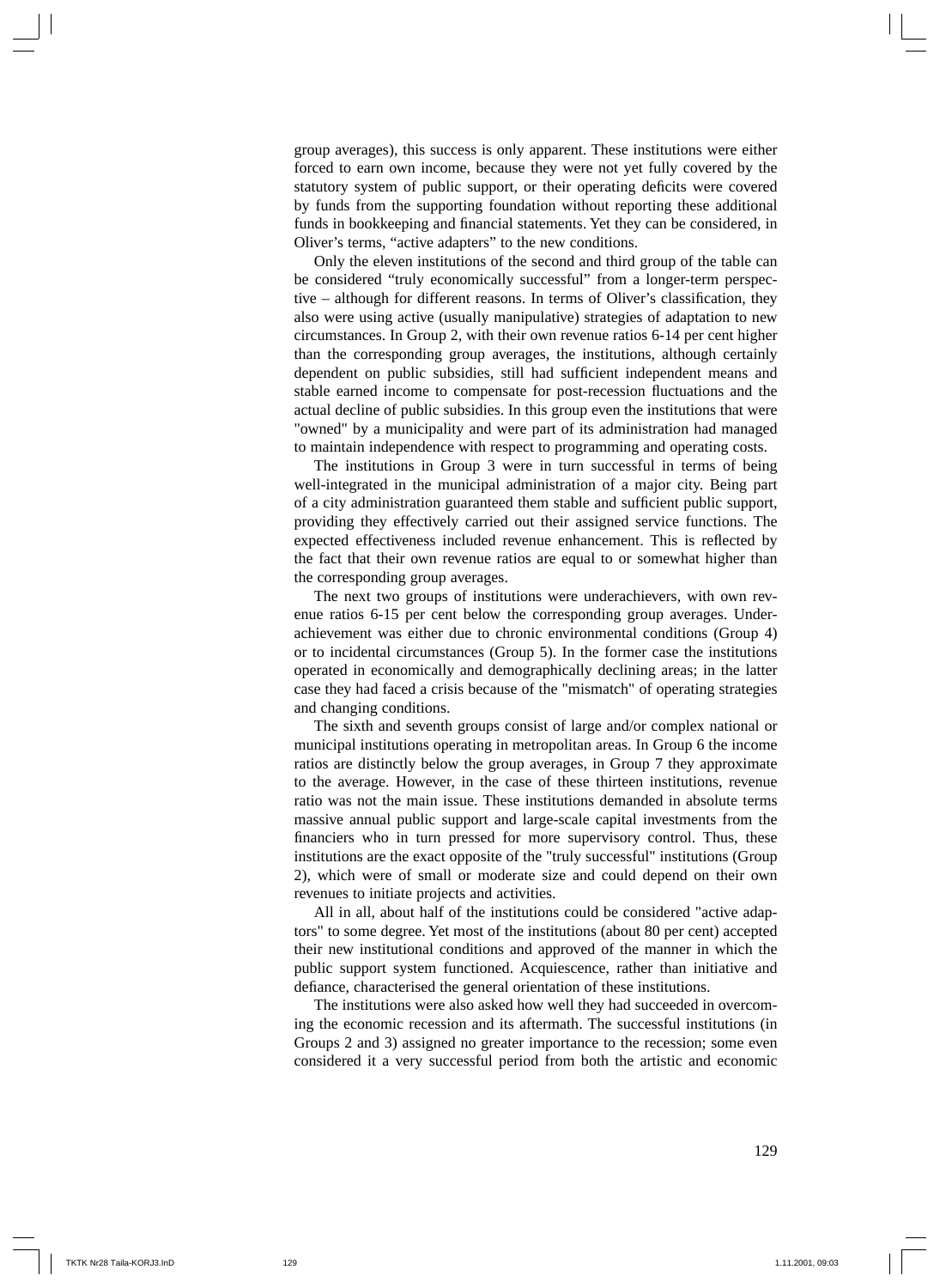points of view. Yet the strategies of the two groups differed: in Group 2 the institutions indicated that they had succeeded through their own initiative and self-reliance, in Group 3 the institutions referred to improved efficiency achieved through reorganisation of municipal cultural administration.

The strategies used by the institutions in adapting to the new conditions were analysed again by examining the institutions' use of resources and response to new opportunities. The analysis was carried out separately for the seven "success groups" of Table 1. The results are presented in Table 2 (see pages 134-135).

The second column of the table reveals the main problem of the institutions: maintaining a satisfactory level of financing for operating costs. This presupposed, as already indicated, successful revenue-enhancing strategies that were possible only for a few of the institutions. In contrast, capital investment for premises and facilities seems to be less of a problem. In fact, thirteen institutions had recently moved to a new building or had old premises renovated, two could take advantage of new larger cultural complexes and three were planning renovations or acquisitions of new venues. Actually, the contrast between new venues and insufficient funds for initiating new or more comprehensive activities was one of the most apparent problems among the sample institutions.

No uniform patterns emerged in other areas of resource utilisation and response to new opportunities. In commodification, that is, in the effective "packing", advertising and dissemination of products and services, the traditional mainstream approach and more tailor-made approaches seemed to compete with each other, but in general the institutions appeared to play safe and avoid radical experiments. As regards the utilisation of personnel and managerial leadership, the trend seemed to be towards more flexible employment patterns, such as hiring personnel for a single production or exhibition, or using less long-term employment contracts. However, one could also find in the museum sector, for example, managerial orientations that emphasised strong leadership and the increased need for stable, highly professional staff. Initiatives to raise sponsorship money, to use new communication technologies effectively, to enhance foreign contacts and to promote networking were surprisingly few and rather unimaginative. Only the EU financing seemed to open new vistas for production and new types of activities. This funding has become especially important for institutions operating under less favourable conditions, especially in the peripheral regions with declining economies and populations.

### Conclusion: Implications of the study for institutional reform

The results of the study indicated that the strategic problems of Finnish cultural and arts institutions seemed to centre around two major issues. Firstly, there appeared to be an overall structural "catch-22" situation with respect to operational funding. Most of the institutions could not obtain sufficient initial financing to benefit from the new opportunities. Consequently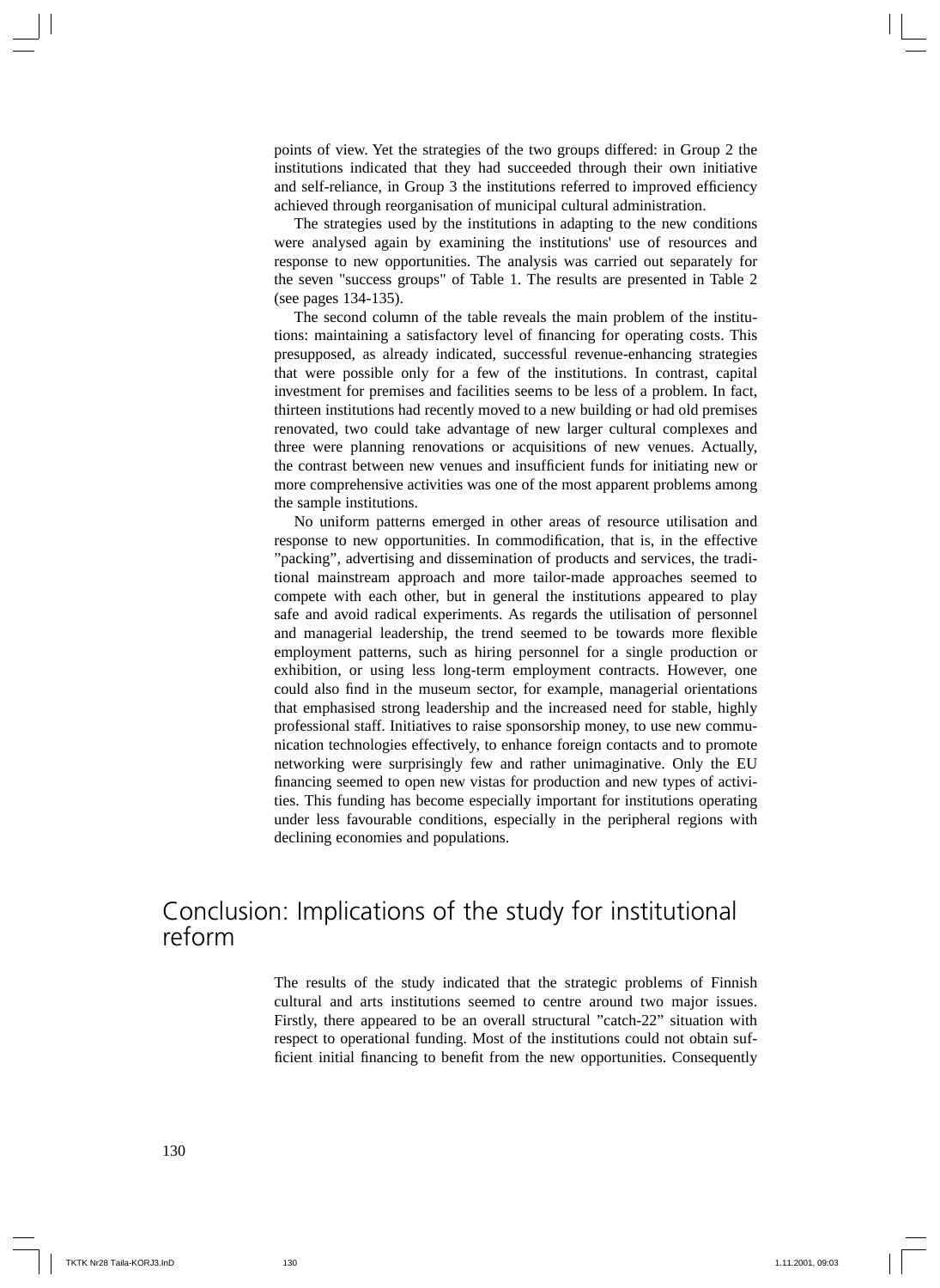they could not increase their own revenues and had to continue their activities within the limitations of stagnant or decreasing public support.

Secondly, some institutions faced further unique dilemmas. Such were experienced by:

- 1) large national institutions that were expected to rejuvenate their programmes and enhance their own revenues and self-sufficiency;
- 2) new institutions trying to adopt more "business-like", profit-oriented strategies; and
- 3) institutions addressing special audiences, such as children's theatres or specialised museums.

In order to maintain their visibility and national leadership status, the national institutions were bound to follow their established mainstream patterns. Consequently, attempts of "rejuvenation" led only to experiments and shortterm programmes, in audience education or in the use of new technologies, for example. New business-oriented institutions had problems in finding appealing products and sufficient audiences and in controlling labour costs, and the institutions serving special audiences and interests faced competition from less specialised institutions and "entertainment industries" that were increasingly appealing to the very same audiences.

The following grid (Table 3, see page 134) was used to assess the feasibility of measures that could be used to solve the "catch-22" problem and the special dilemmas of the three groups. The conclusions in the grid are based on comparisons of the results of the present study with experiences and research results from other countries. Additional information collected by the Ministry of Education on the supervisory and executive boards of the institutions was used to assess supervisory and executive functions and the internal organisation of the institutions. Auditing reports and annual performance contracts of the national institutions were used to assess the effects of financial, accounting and administrative reform on financing, management and planning in major national institutions.

Table 3 (see page 134) suggests that the establishment of a special fund for financing development and experimental activities could be the main lever in modernising the Finnish system of cultural and arts institutions. Due to overall financial control, statutory financing can at best allow the present comprehensive and heavily subsidised system to survive. Although renewing governance relations and developing supervisory control and executive function are important objectives, these reforms would be of limited consequence without simultaneous special funding for experimental and development work. Furthermore, these reforms will have longer-term effect only if they are congruent with conditions emerging in the "new" information society.

Some of the study's more detailed institutional reform proposals focus on the leadership and managerial problems. For example, it is pointed out that methods of New Public Management, when applied to the reorganising and supervising of large central government or city institutions, have led to an excessively strong and individualistic leadership which has neglected to make effective use of external economic and professional expertise. Such leadership also goes against the grain of the flexibility, employee commitment and free networking that characterise the organisation of activities in the modern information society.

\* \* \*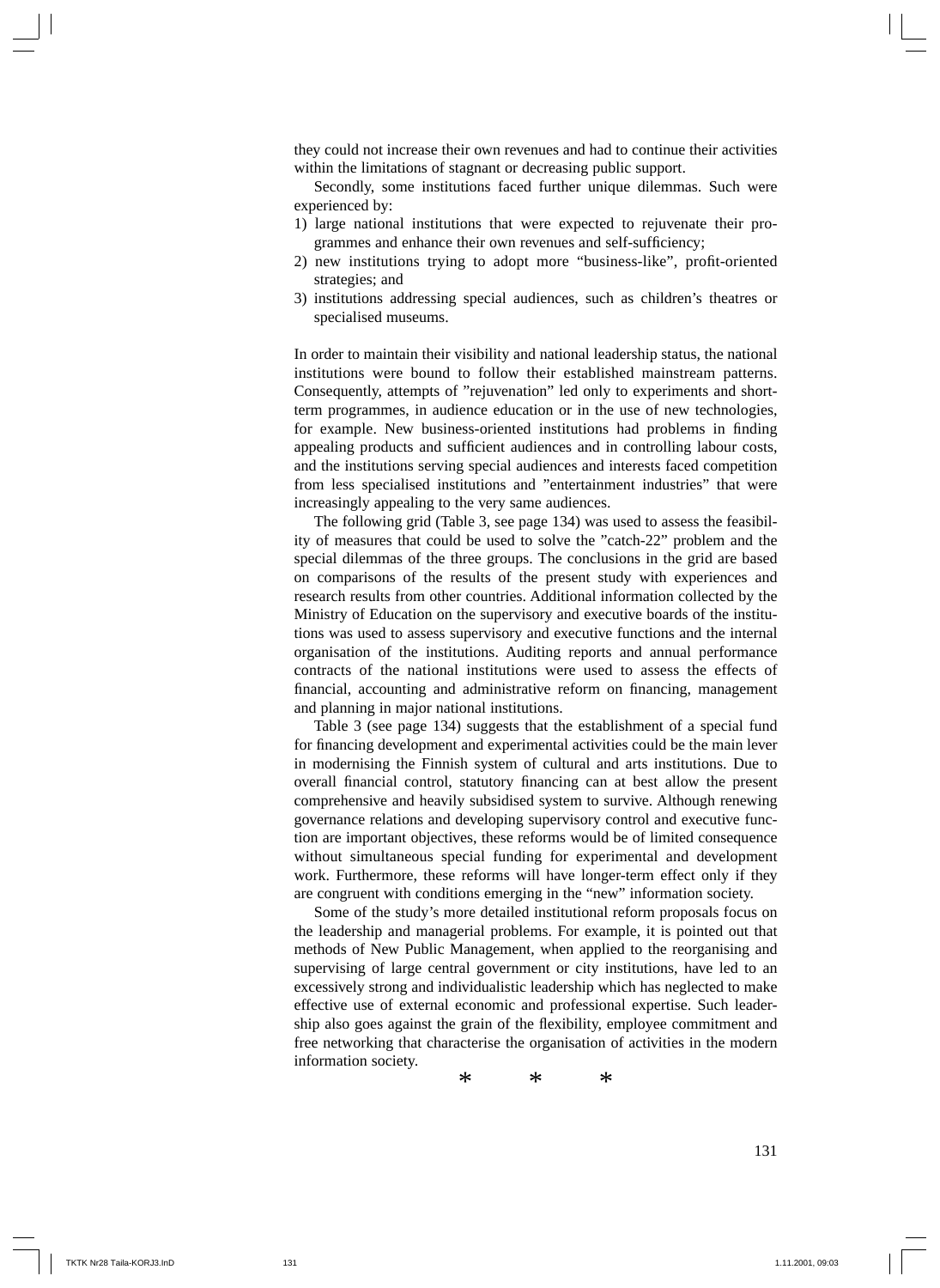Table 2. Utilisation of resources and availing of opportunities in different "success groups" among the Finnish cultural and art institutions 132**Table 2. Utilisation of resources and availing of opportunities in different "success groups" among the Finnish cultural and art institutions**

| <b>Business</b><br>success                                                                          | Financing<br>increased<br>operating<br>costs<br>new/ | funds for<br>Finding<br>invest-<br>capital<br>ments                              | for earning<br>Strategy<br>income<br>δWη                                                             | lations<br>ience<br>Strategy<br>ă<br>relai<br>tōr                                            | "Commodi-<br>of products<br>advertising<br>fication"/                                       | Personnel<br>adminis-<br>policy/<br>tration                                                    | art critique<br>Relations<br>to media/                                                          | Recruiting<br>sponsors<br>private                                                                   | financing<br>品                                                                           | <b>Domestic</b><br>contacts/<br>network                                                              | networks<br>contacts/<br>Foreign                                                                              | Informa-<br>manage-<br>ment<br>tion                                                                            | formation<br>media/in-<br>Strategy<br>for new<br>society                                    |
|-----------------------------------------------------------------------------------------------------|------------------------------------------------------|----------------------------------------------------------------------------------|------------------------------------------------------------------------------------------------------|----------------------------------------------------------------------------------------------|---------------------------------------------------------------------------------------------|------------------------------------------------------------------------------------------------|-------------------------------------------------------------------------------------------------|-----------------------------------------------------------------------------------------------------|------------------------------------------------------------------------------------------|------------------------------------------------------------------------------------------------------|---------------------------------------------------------------------------------------------------------------|----------------------------------------------------------------------------------------------------------------|---------------------------------------------------------------------------------------------|
| Institutions<br>"forced to<br>succeed"<br>Group 1.<br>Ë                                             | problem<br>Acute                                     | Often acute A main<br>immediate<br>problem                                       | production<br>develop-<br>product/<br>focus of<br>activity<br>ment                                   | activities<br>develop-<br>focus of<br>A main<br>ment                                         | search for<br>products"<br>audience<br>a special<br>Active<br>"new                          | oriented to<br>manage-<br>Flexible,<br>produc-<br>project<br>tion/<br>ment                     | nteractive<br>elations/<br>propaga<br>produc-<br>events<br>single<br>tions<br>ting              | but returns<br>nities, also<br>opportu-<br>availed,<br>modest<br>rather<br>Good                     | Oriented to<br>utilisation<br>active                                                     | institutions<br>production<br>consortia<br>oriented<br>similarly<br>Joint<br>with                    | networking<br>contacts<br>projects<br>for new<br>Active                                                       | information<br>networking<br>Consulting<br>as a major<br>source of<br>experts,                                 | stood, too<br>resources<br>Opportu-<br>racilities<br>meagre<br>under-<br>nities             |
| institutions<br>Successful<br>Group 2.<br>ۊ                                                         | Rather well<br>balanced                              | re-sources<br>financing<br>available<br>climate,<br>found/<br>Good               | established<br>expanding<br>planned<br>sources<br>Well-<br>৳                                         | maintained<br>audience<br>relations<br>expect-<br>tions/<br>Well                             | tested and<br>Consolida<br>tion lines"<br>"produc-<br>newal of<br>reliable<br>tion/re-      | stable pro-<br>Ensemble/<br>personne<br>ndividual<br>essional<br>manage-<br>ment of<br>talents | Interactive,<br>calculated<br>emphasis<br>audience<br>expecta-<br>on well-<br>quality<br>tions, | sometimes<br>easonable<br>portunities,<br>Good op-<br>availed<br>gains<br>even<br>with              | nities are<br>opportu-<br>Availed<br>offered<br>when                                     | tions, some<br>production<br>dissemina-<br>tion con-<br>Thru pro-<br>fessional<br>associa-<br>sortia | exchange<br>tional pro-<br>fessional<br>associa-<br>interna-<br>touring,<br>tions,<br><b>Thru</b>             | of informa-<br>Consulting<br>exchange<br>fessional<br>associa<br>experts,<br>intranet<br>tions/<br>ion<br>pro- | measures/<br>according<br>Adopted<br>projects<br>through<br>to need<br>single               |
| producers<br>Municipal<br>Group <sub>3</sub> .<br>service<br>$\ddot{\mathbf{5}}$                    | balanced<br>Rather<br>well-                          | climate, re-<br>financing<br>available<br>sources<br>found/<br>Good              | Based on<br>expected<br>audience<br>planning<br>financial<br>figures                                 | per cent of<br>for certain<br>municipal<br>denizens<br>provision<br>Effective<br>service     | Expanding<br>effectively<br>audiences<br>informing<br>provision<br>service                  | cal system<br>Hierarchi-<br>personnel<br>of leader-<br>profes-<br>sional<br>ship/              | "services"<br>Informing<br>propaga-<br>ting                                                     | sometimes<br>portunities,<br>easonable<br>even avail-<br>Good op-<br>sd with<br>gains               | opportuni<br>Availed<br>ties are<br>offered<br>when                                      | tions, close<br>stakeholder<br>municipal<br>Thru pro-<br>contacts<br>fessional<br>associa-           | Thru inter-<br>professio-<br>exchange<br>nal asso-<br>ciations<br>national<br>touring,                        | trative per-<br>indicators<br>formance<br>in central<br>Adminis-<br>role                                       | measures<br>according<br>Adopted<br>projects<br>to need<br>through<br>single                |
| able environ-<br>chronically<br>achievers<br>unfavour-<br>ment (5):<br>Group 4.<br>Under-<br>due to | problem<br>Chronic                                   | esources<br>ably good<br>financing<br>available<br>Reason-<br>climate,<br>found/ | and tactics<br>$\omega$<br>No general<br>strategies<br>variety of<br>possible,<br>strategy<br>needed | impossible<br>sufficiently<br>Sustaining<br>iences<br>practically<br>large<br>ă<br><u>.ഗ</u> | and related<br>fication of<br>Commodi<br>cultures<br>regional<br>special<br>ocal/<br>skills | committed<br>eadership<br>succeeds<br>Relies on<br>personnel<br>genuinely<br>only with         | nforming<br>petences<br>features/<br>egional<br>unique-<br>special<br>about<br>ness,<br>com-    | opportuni-<br>Reason-<br>modest<br>availed,<br>returns<br>rather<br>able<br>ties,<br>$\overline{a}$ | systemati-<br>tion, used<br>increasing<br>resources<br>participa-<br>cally for<br>Active | networking<br>tions, pro-<br>Thru pro-<br>fessional<br>fessional<br>associa-                         | Increasing<br>especially<br>participa-<br>network<br>border,<br>"grass-<br>tion in<br>trans-<br>root"<br>new, | Consulting<br>professio-<br>nal associ<br>agencies/<br>develop-<br>regional<br>experts<br>ations/<br>ment      | Information<br>adopted in<br>develop-<br>projects<br>regional<br>society<br>efforts<br>ment |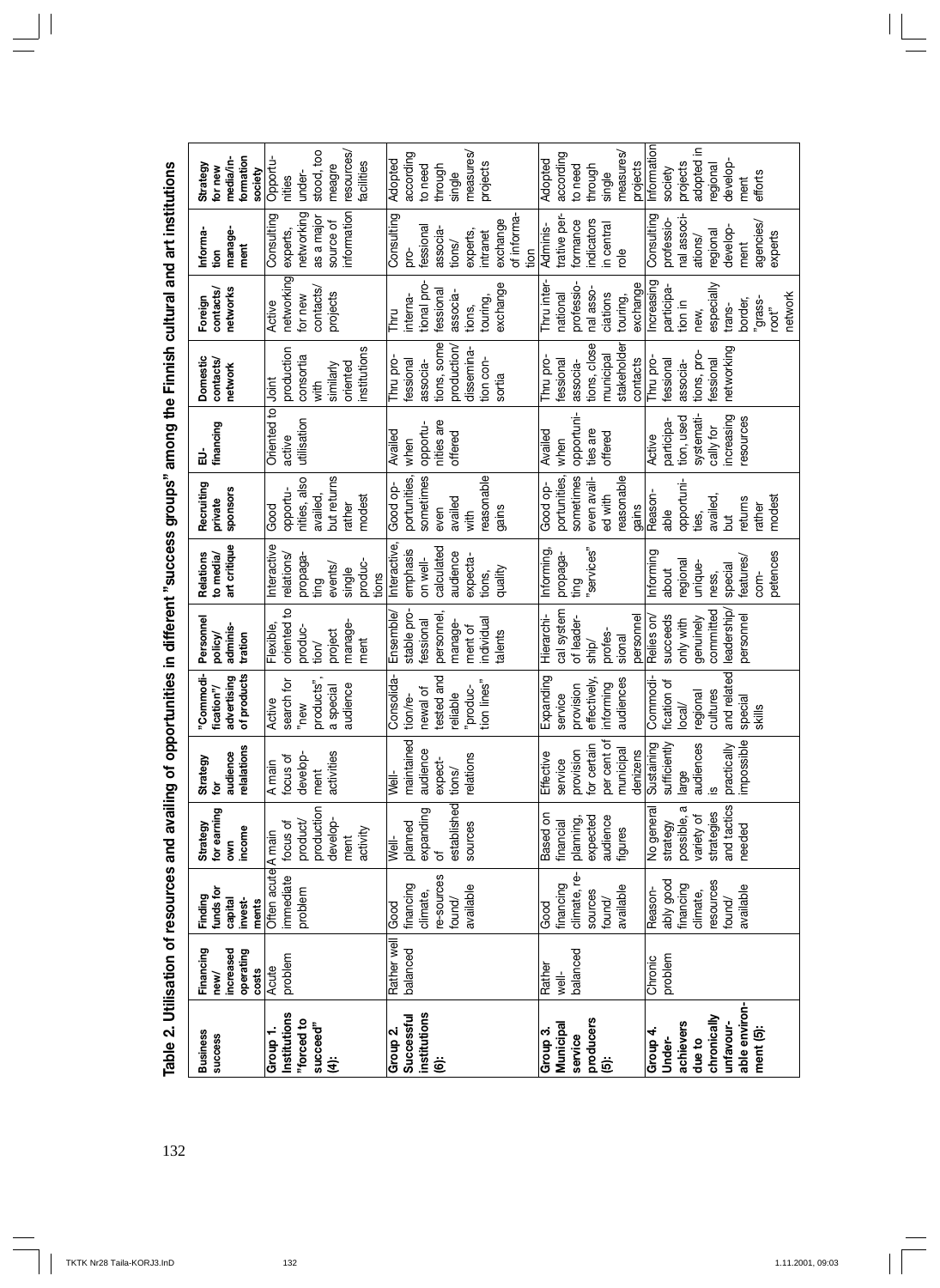| <b>Business</b><br><b>SUCCeSS</b>                                           | Financing<br>increased<br>operating<br>costs<br>new/                                               | funds for<br>Finding<br>invest-<br>capital<br>ments                  | for earning<br>Strategy<br>income<br>own                                            | relalations<br>audience<br>Strategy<br>è                                                                     | "Commodi-<br>of products<br>advertising<br>fication"/                                                              | Personnel<br>adminis-<br>policy<br>tration                                                               | art critique<br>Relations<br>to media/                                                                | Recruiting<br>sponsors<br>private                                                                    | financing<br>긃                                       | <b>Domestic</b><br>contacts,<br>network                                                                | networks<br>contacts<br>Foreign                                                          | manage<br>Informa<br>ment<br>tion                                                                                                       | formation<br>media/in-<br>Strategy<br>for new<br>society                                          |
|-----------------------------------------------------------------------------|----------------------------------------------------------------------------------------------------|----------------------------------------------------------------------|-------------------------------------------------------------------------------------|--------------------------------------------------------------------------------------------------------------|--------------------------------------------------------------------------------------------------------------------|----------------------------------------------------------------------------------------------------------|-------------------------------------------------------------------------------------------------------|------------------------------------------------------------------------------------------------------|------------------------------------------------------|--------------------------------------------------------------------------------------------------------|------------------------------------------------------------------------------------------|-----------------------------------------------------------------------------------------------------------------------------------------|---------------------------------------------------------------------------------------------------|
| achievers (3):<br>"Incidental"<br>Group 5.<br>under-                        | problem<br>Acute                                                                                   | climate, re-<br>financing<br>available<br>sources<br>found/<br>Good  | no strategy<br>time being<br>seems to<br>solution<br>provide<br>For the             | maintaining<br>stable core<br>finding and<br>most<br>audience<br>problem:<br>acute<br>Le<br>The i            | Search for<br>petencies<br>and com-<br>product<br>sure for<br>but not<br>always<br>special<br>whom                 | production<br>eadership<br>co-ordina<br>demands<br>oriented,<br>effective<br>Flexible,<br>tion           | Presenting<br>the instit-<br>profile of<br>propaga-<br>special<br>ts pro-<br>utions/<br>ducts<br>ting | low/diffuse<br>bility, pro-<br>sponsors<br>to attract<br>Low visi-<br>file too                       | nities are<br>opportu-<br>Availed<br>offered<br>when | production<br>exchange<br>co-opera-<br>Selective<br>$\frac{5}{10}$                                     | exchange<br>Network-<br>new pro-<br>elations<br>ing for a<br>duction/                    | knowledge<br>managerial<br>onal infor-<br>alongside<br>traditiona<br>professi-<br>and pro-<br>duction<br>mation<br>New                  | measures/<br>according<br>Adopted<br>projects<br>to need<br>through<br>single                     |
| achievers (4): public<br>consstrained<br>Structurally<br>Group 6.<br>under- | contractual<br><b>iananciers</b><br>tions with<br>Solved in<br>negotia-                            | climate/re-<br>available<br>Good fi-<br>sources<br>nancing<br>found/ | mally well-<br>nally orga-<br>nised, for-<br>planned<br>Traditio-                   | generating<br>problema-<br>tic<br>Based on<br>audience<br>\sng<br>ഉ<br>is often<br>stable<br>their<br>relati | tested pro-<br>Adherence<br>expansion,<br>propaga-<br>line", its<br>duction<br>to well-<br>tion                    | leadership<br>professio-<br>personnel<br>Relies on<br>nalism of<br>strong                                | production<br>informing,<br>Generally<br>products/<br>ting well-<br>propaga-<br>known<br>ines         | sometimes<br>portunities,<br>Good op-<br>success-<br>availed<br>even<br>fully                        | nities are<br>opportu-<br>Availed<br>offered<br>when | er/audience<br>production<br>Organised<br>stakehold-<br>co-opera<br>relations,<br>selective<br>tion    | exchange<br>Thru inter<br>associa-<br>national<br>touring,<br>profes-<br>sional<br>tions | nformation<br>tional pro-<br>side tradi-<br>etc. along<br>education<br>Expertise<br>audience<br>fessional<br>gogics,<br>peda-<br>in art | measures<br>according<br>Adopted<br>projects<br>through<br>to need<br>single                      |
| Established<br>institutions<br>Group 7.<br>national<br>Ë                    | and perfor-<br>negotiation<br>with public<br>financiers<br>Solved in<br>process<br>budget<br>mance | climate/re-<br>financing<br>available<br>sources<br>found/<br>Good   | administra-<br>Based on<br>tively cal-<br>tions and<br>expecta-<br>culated<br>plans | also search<br>sometimes<br>audiences<br>Based on<br>audience<br>relations/<br>for new<br>stable             | to well-tes-<br>Adherence<br>alternatives<br>line", also<br>ted "pro-<br>with new<br>menting<br>duction<br>experi- | centralised<br>eadership<br>ration and<br>professio-<br>personnel<br>administ-<br>Relies on<br>nalism of | production<br>nforming<br>Generally<br>products<br>ting well-<br>propaga-<br>known<br>lines           | portunities,<br>sometimes<br>tematically<br>even inno<br>Good op-<br>and sys-<br>vatively<br>availed | are offered<br>portunities<br>when op-<br>Availed    | production<br>co-opera-<br>functions<br>selective<br>contacts<br>national<br>Special<br>due to<br>tion | networking<br>some new<br>Thru inter<br>professio<br>nal asso-<br>national<br>ciation    | nalinforma-<br>active me-<br>professio-<br>alongside<br>traditional<br>Network-<br>ing, inter-<br>dia, etc.<br>tion                     | Sometimes<br>etc. experi-<br>extensive<br>projects<br>menta-<br>media<br>multi-<br>tions/<br>even |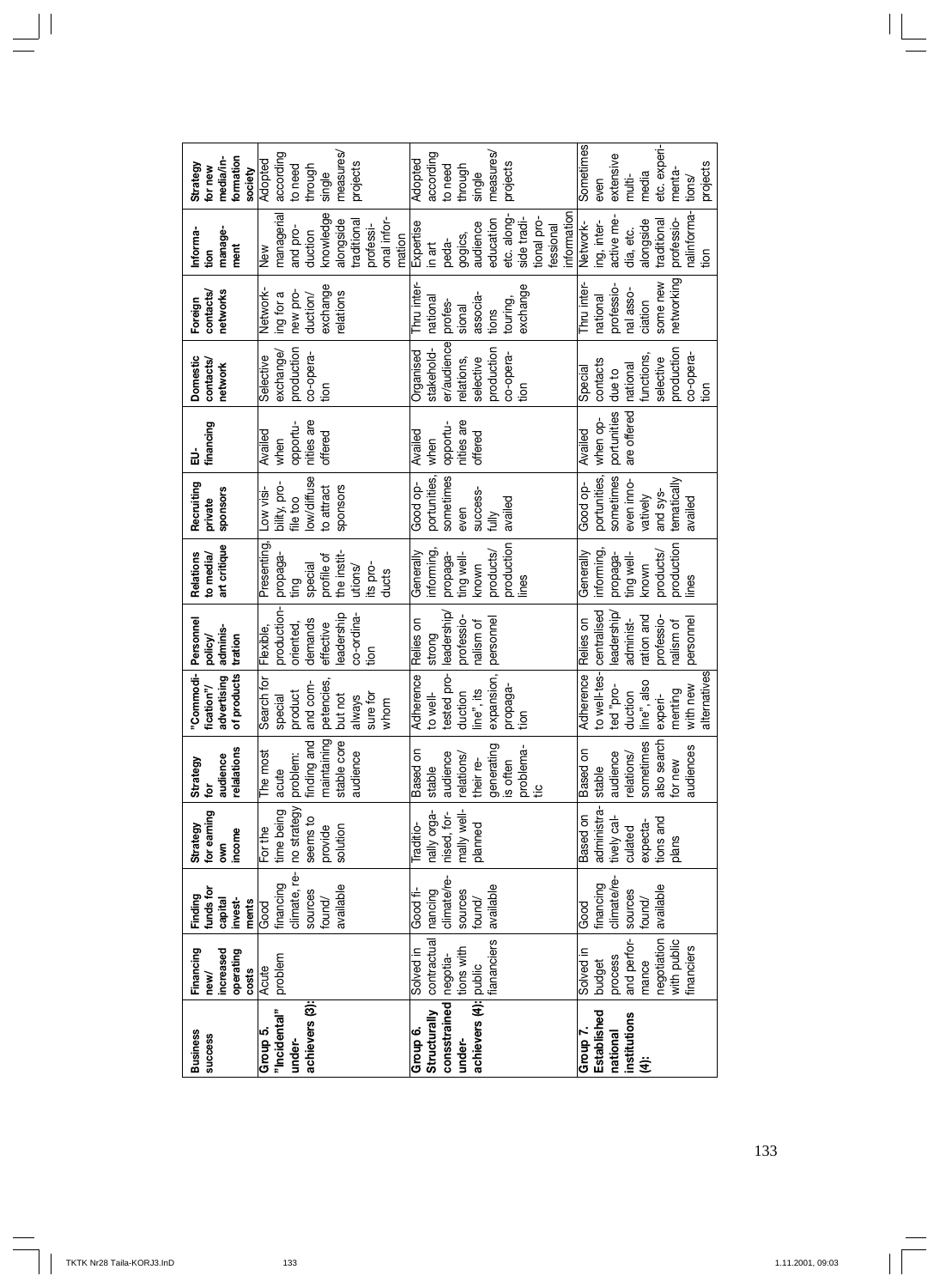| Table 3. Developing the Finnish system of cultural and art institutions. The feasibility of |  |  |
|---------------------------------------------------------------------------------------------|--|--|
| measures for solving the overall problem and special dilemmas                               |  |  |

|                                                                                                                                                                                      | Solving the catch 22 situation of operat-<br>ing financing                                                                                                                                                                                                                                                                                                                                                                                                                                                                           | Solving dilemmas of specific groups of<br>institutions                                                                                                                                                                                                                                                                                                                                                                                                                                                                                                                |
|--------------------------------------------------------------------------------------------------------------------------------------------------------------------------------------|--------------------------------------------------------------------------------------------------------------------------------------------------------------------------------------------------------------------------------------------------------------------------------------------------------------------------------------------------------------------------------------------------------------------------------------------------------------------------------------------------------------------------------------|-----------------------------------------------------------------------------------------------------------------------------------------------------------------------------------------------------------------------------------------------------------------------------------------------------------------------------------------------------------------------------------------------------------------------------------------------------------------------------------------------------------------------------------------------------------------------|
| Increasing and/or<br>restructuring the<br>statutory system<br>of public subsi-<br>dies                                                                                               | Under the present constraints of central<br>government financing it is impossible to<br>substantially increase the public financing<br>within the present statutory system.<br>Restructuring public financing would in turn<br>require designing and legislating a new spe-<br>cific system for public financing of cultural<br>and art institutions. This would, however, go<br>against the grain of the overall fiscal policy<br>that aims at simplifying and harmonising all<br>subsidy systems of public services.               | The rejuvenation of the national institutions<br>could be facilitated by developing further<br>the present contractual system, especially<br>the use of longer-term financial contracts<br>and production-based financing. Increased<br>financing within the system of statutory<br>subsidies would not solve the problems<br>of profit-oriented institutions or institutions<br>serving special audiences. The former would<br>need flexible business subsidies, the latter<br>stable continuous performance contracts<br>from the public sector                     |
| Establishing a<br>special fund for<br>financing new<br>experimental and<br>development<br>activities                                                                                 | The simplest solution to revitalise the institu-<br>tions would be to establish a special fund<br>for financing new experimental and devel-<br>opment projects and activities. This would,<br>however, require considerable annual allo-<br>cations from public budgets. This financing<br>would also presuppose establishing an<br>effective information centre for monitoring<br>the activities of institutions and for improving<br>their capacities for new innovative actions                                                   | Establishing a fund for financing experimen-<br>tal and development activities would offer<br>national institutions better opportunities to<br>find finance and lead important national<br>experimental and development projects. Due<br>to their small size and limited managerial<br>capacity, new profit oriented institutions and<br>institutions serving special audiences would<br>need expert help and network co-ordination<br>for availing new resources from the fund.                                                                                      |
| Developing the<br>overall gover-<br>nance system and<br>refocusing public<br>control and guid-<br>ance                                                                               | Enhancing joint public-private governance<br>and substituting hierarchical relations with<br>networks are important means for restructur-<br>ing co-operation and competition between<br>institutions and opening a freer entrance<br>into the circle of professional and steadily<br>supported institutions. This development as<br>such would not help without additional<br>funds for experimental and development<br>activities.                                                                                                 | Enhancing joint public-private governance<br>and substituting hierarchical relations with<br>networks would improve the conditions of<br>co-operation and competition in all three<br>groups of institutions. Effective public-pri-<br>vate governance is a sine qua non for reju-<br>venating national institutions, ditto the net-<br>working for new profit-oriented institutions<br>and institutions serving special audiences.                                                                                                                                   |
| <b>Modernising</b><br>supervising con-<br>trol and enhanc-<br>ing owners'/main<br>financiers' active<br>partici-pation in<br>organising exec-<br>utive and mana-<br>gerial functions | Improving the economic performance of<br>the institutions and facilitating their use<br>as cultural policy instruments presupposes<br>modernisation of supervising structures and<br>enhanced participation of the owners and<br>enhancing owners'/main financiers' active<br>participation in organising the executive and<br>managerial functions. Making this succeed<br>presupposes usually reorganisation of the<br>overall governance (see the cell above) and<br>corresponding changes in leadership (see<br>the cell below). | Modernising the supervising control and<br>inducing the executive participation of the<br>owners and financiers is especially impor-<br>tant in the case of the massively subsidised<br>national institutions. In the case of new<br>profit-oriented institutions and institutions<br>serving special audiences these efforts<br>should especially aim at enhancing and<br>facilitating co-operation and networking.                                                                                                                                                  |
| Improving mana-<br>gerial leadership<br>and renewing the<br>internal organisa-<br>tion                                                                                               | Balancing the power relations between oper-<br>ative managers of the institutions and the<br>supervising and executive bodies (boards)<br>set up by owners and financiers is crucial<br>in organising leadership and management of<br>the institutions. Finding the right balance in<br>this respect would help to solve the eternal<br>problem of organising the division of labour<br>and responsibilities between the economic,<br>artistic and administrative mangers of insti-<br>tutions.                                      | Developing more integrated responsive and<br>responsible managerial leadership and solv-<br>ing internal problems of division of labour<br>and responsibilities between different groups<br>of managers (cf. the comments on the left<br>cell), is especially important in the case<br>of "exceedingly expensive" national institu-<br>tions. The institutions serving special audi-<br>ences would need the support of special<br>supervising boards and related networks of<br>external experts to improve their manage-<br>ment systems and internal organisation. |